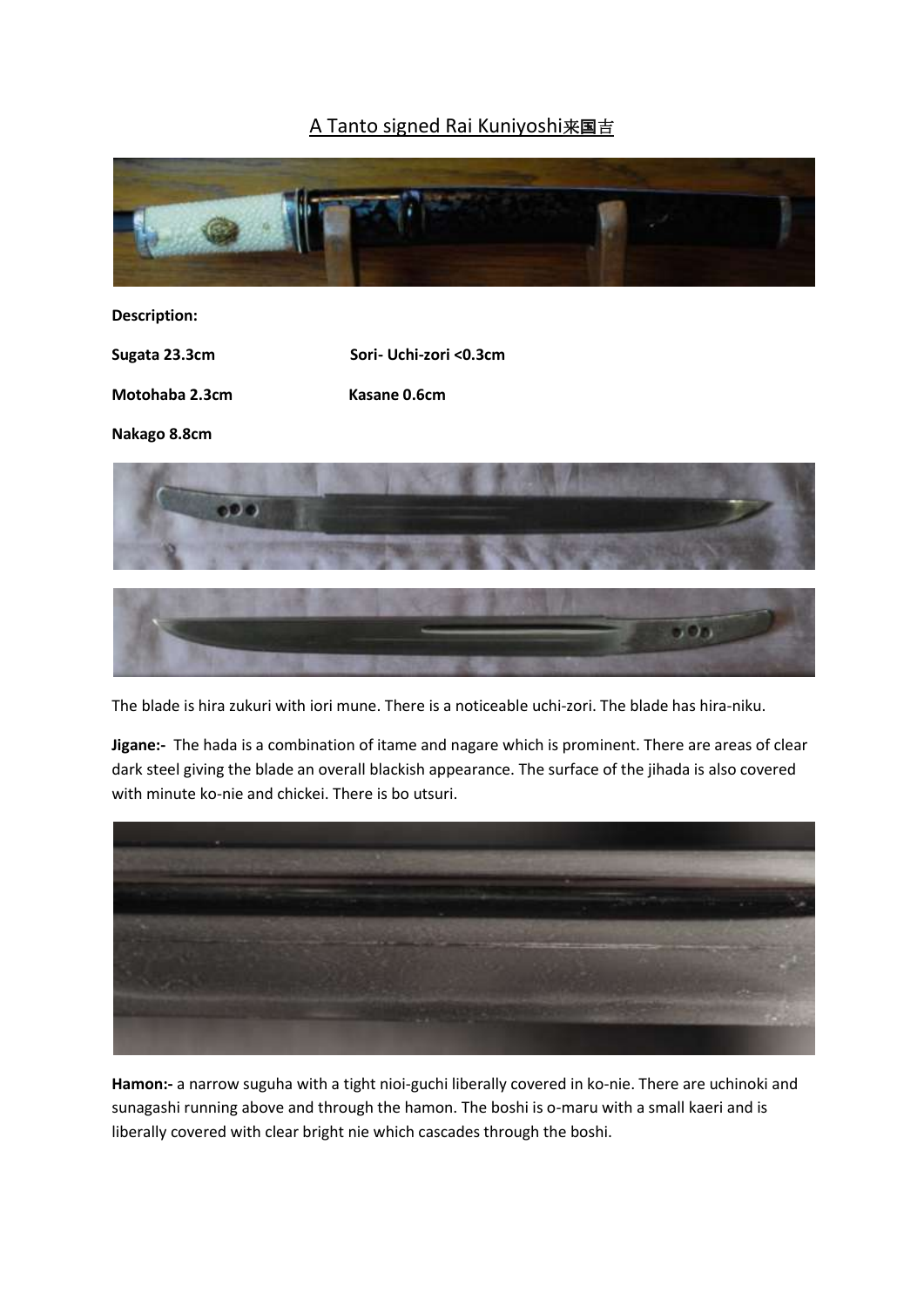

**Nakago:-** The nakago has a significant sori. There are three mekugi-ana and a naga-mei signed Rai Kuniyoshi. 来国吉**.** The first two characters largely removed by the mekugi-ana. The nakago jiri is Ha-agari kurijiri. The Yasurime are sujikai.



When attempting to identify a blade it is sometimes easier to determine what it isn't before trying to determine what it is. Based on the sugata and mei this work is trying to be a piece from the mid kamakura Yamashiro tradition. It resembles classic works by such great masters as Rai Kunitoshi, Shintogo Kunimitsu or his Soshu contemporary Yukimitsu. It isn't.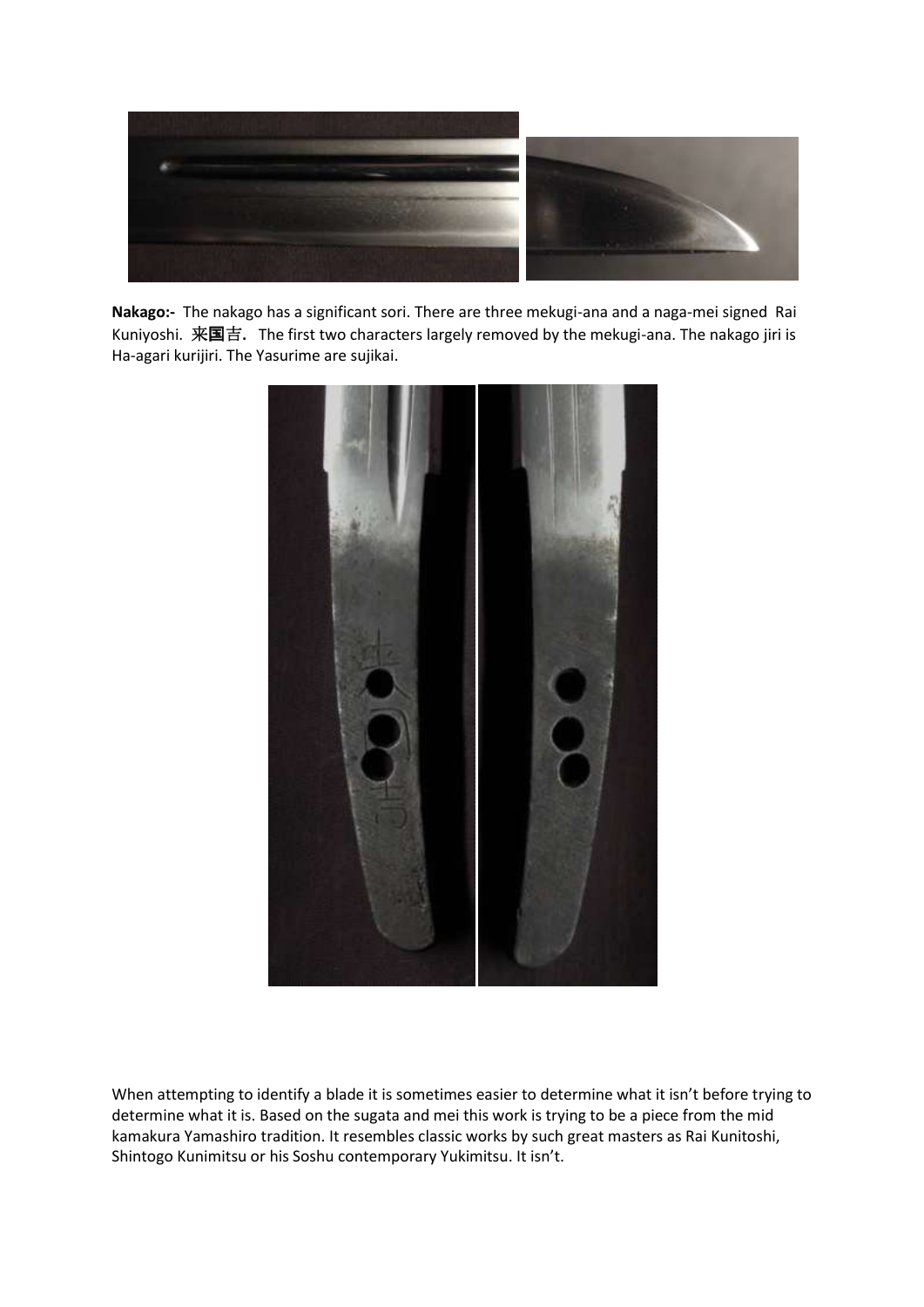The blade is signed Rai Kuniyoshi. A Kuniyoshi is listed as the founder of the Rai School and working in the early to mid Kamakura period (1236). There are no extant works by Kuniyoshi and his existence is only known through earlier oshigata. Like those of his son Kuniyuki, Kuniyoshi's works were signed Niji Mei. The Rai character seems only to appear with Rai Kunitoshi, Kuniyoshi's grandson. I believe this Kuniyoshi can be eliminated from the list of possible makers. The characters in the oshigata of his work are dissimilar to those on the blade. In addition the style of the blade indicates a later date of manufacture. Having eliminated the Rai founder what are the other possibilities? There is an Oshu smith working in the Kanbun period who signed "Sagami no Kami Fujiwara Rai Kuniyoshi". The characters do not match the piece under study and again the Sugata is atypical for this period. There is also an Enju Smith working in the early Muromachi who signed Kuniyoshi. The hada does not suggest Enju work.

It is of course possible, or even very likely, that the mei has been added later or more likely the existing mei adulterated in an attempt to increase potential value. This is not a new practice and many will be familiar with stories of blades by the infamous Muramasa 村正 having the mei altered to Masamune 正宗 when the Tokugawa edict banning the wearing of Muramasa blades came in to force. Examination of the nakago offers further indication that the mei is gimei. Based on the overall sugata and the shape of the nakago I am assuming the blade is ubu. If this is the case one of the three mekugi ana would be original however they all cut through the first two characters of the mei. Enough of each kanji is left to identify what it was but all of the detail has been obliterated.

Further examination of the blade casts further doubt on its origins. The majority of tanto blades made in this style by Yamashiro smiths were mitsu-mune. This blade is iori mune. More significant still is the jigane which is not the very tight ko-itame one would expect to see in a Rai work.

Taking all the above in to account I believe it is reasonable to conclude that this is not a Yamashiro Rai blade by Kuniyoshi or any other Rai smith. If this is the case one must then try and identify what it may be.

Having established that the blade is not a work from the mid Kamakura Rai School what are the other possibilities? As is often said I believe in this case "The jigane is key". There are a number of indicators in the description. Firstly the hada is described as a combination of itame and nagare which is clearly visible. It also states that there are ko-nie and chickei present. The hamon is suguha with a great deal of ko-nie, uchinoki and other activities. This would initially point to Yamato work as a possibility. However the description also mentions that there are dark plain areas in the jihada giving a blackish appearance. There is also bo-utsuri. The dark steel suggests Northern Province work. The Yamato influenced hada in combination with uchinoki and Bo utsuri are all features identified in work of the Uda School.

Having reached this point I posted images on the Nihonto discussion group and asked opinions. One respondent, someone who has an enviable track record in kantei, and based purely on the images supplied, suggested that it was the work of the Uda smith Hirakuni.

The Meikan lists 4 generations of Uda smiths signing Hirakuni dating from Eikyo to Meio ( 1429 - 1501).

Revisiting the Nakago it is possible to see how an original mei of Hirakuni  $\overline{\mathbf{H}}\mathbf{E}$  might be adulterated to the commercially more attractive Rai Kuniyoshi 来国吉**.** 

This is pure speculation. However I do believe that the attribution to Uda is understandable and most likely accurate. While the shape suggests an earlier date it is perfectly possible that this work was produced as a special order for someone wanting an example copying the style of the golden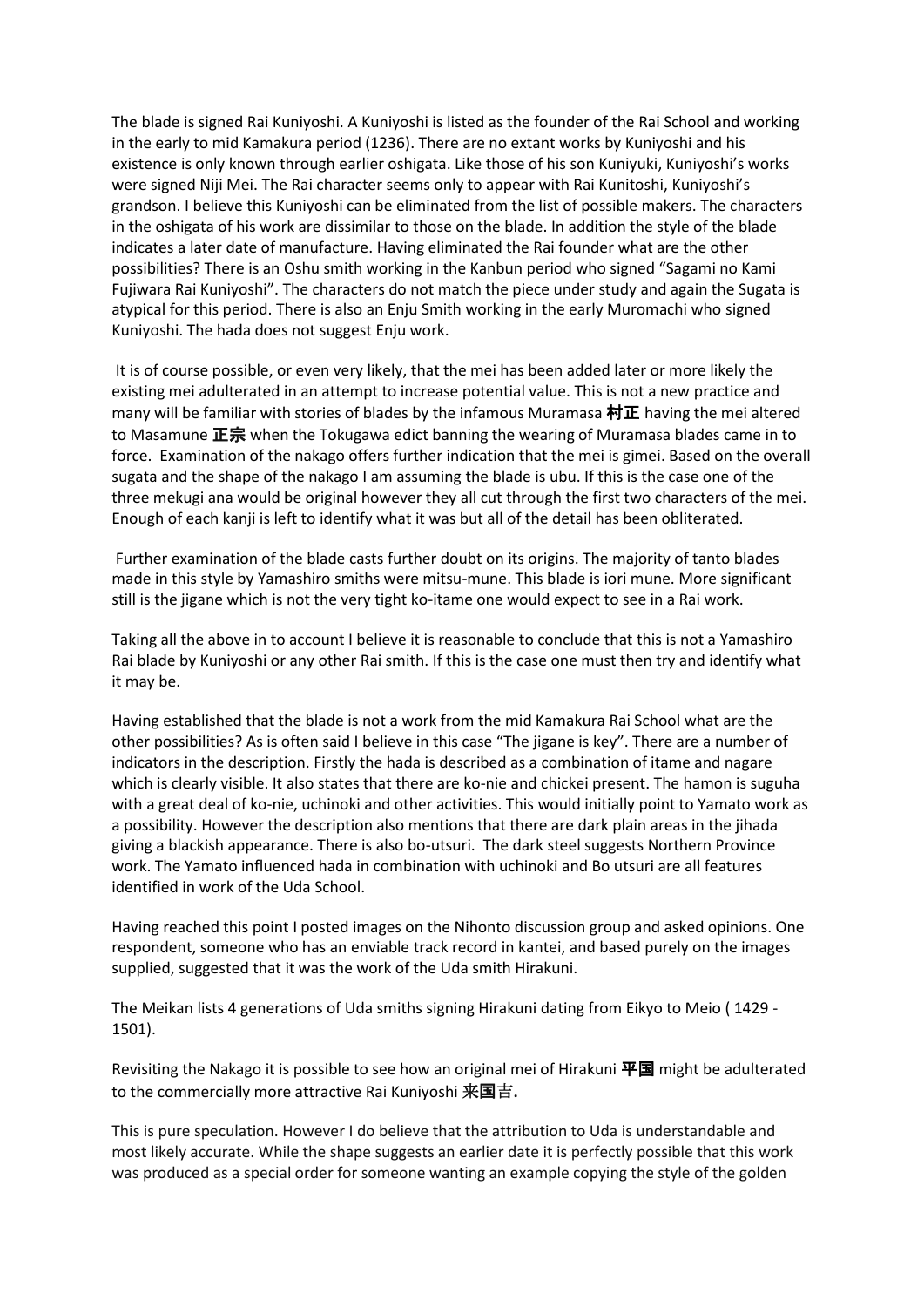age of tanto production. Further research showed a number of authenticated works by Hirakuni and the jigane looks to be very similar to the work under study.



**Original**



**Authenticated (NBTHK) blade for comparison**

## **Conclusion:**

This is a very well made and attractive sword. When I bought it I had little doubt that it was gimei. However it had many interesting characteristics. I was initially attracted to it by the shape which I believe to be beautiful. It illustrates all of the classical elegance seen in the great works of The Yamashiro and early Soshu smiths. The combination of sori in the nakago with uchi-zori in the blade produce an overall appearance that I believe cannot be bettered.

The condition of the blade is good, the hada full of activity and fine detail such as the uchinoki and sunagashi are clearly visible. They combine to illustrate a very well made work of the Uda School of this period. If the theory relating to the smith is correct, at some point in the swords history it was modified in a possible attempt to increase its value to an unsuspecting buyer. However this does not alter the fact that it is a very good sword.

The blade is stored in shirasaya but came with a koshirae. While it had a number of attractive elements it was in overall need of restoration. This work has been completed and the result is a koshirae which suits the blade very well.